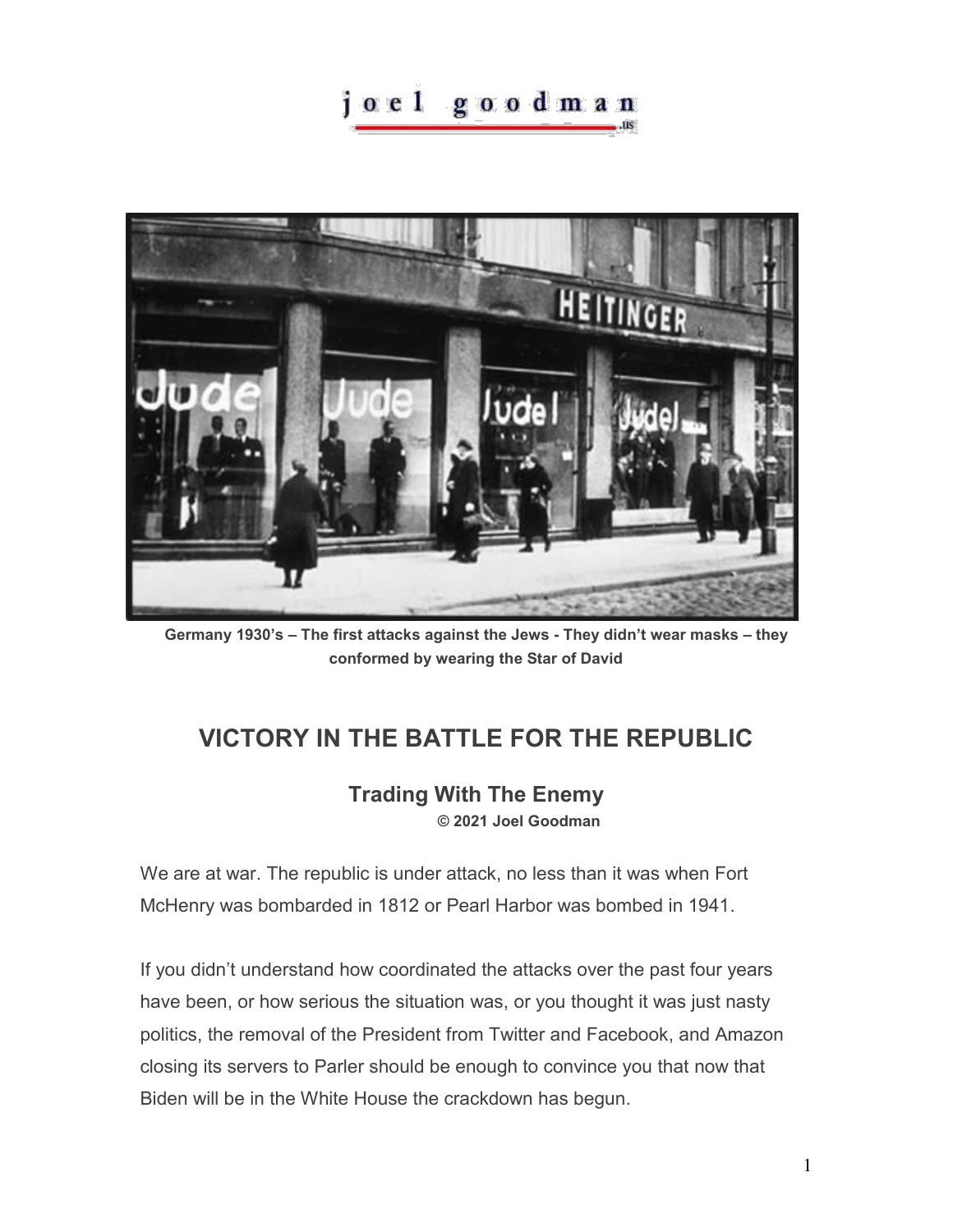The Globalist Left have had their plans for a fully centralized government in the making for 100 years, mostly it has been behind the scenes and mostly disguised or invisible to the majority of Americans. In spite of warnings, most Americans paid little heed to the imminent danger until Donald Trump took them head-on. When Globalist plans were finally confronted by President Trump they had no choice but to do battle in the open – still, all the while able to deny that they were doing anything illegal or corrupt because what they were doing was hidden from full view or distorted by their Globalist Corporate Propaganda Unit, which has naively been called 'The Biased Mainstream Media."

By having to fight in the open, their current set of leaders have been exposed.

Because of the incremental implementation of state censorship, Americans failed to respond, and today's Leftists, like the Japanese after Pearl Harbor, feel that they have knocked out the Americans. But like America in 1942, Americans today have yet to do battle – "I Have not yet begun to fight" is not merely an empty phrase for most Americans.

The Globalist Left may own the largest tech based companies upon which Americans depend, and they may have inroads into many large corporate board rooms of companies that Americans use, but alternative infrastructures are already being built or being planned, and there are always alternative venues from which to purchase goods and services.

Patriotic Americans assembled in D.C. on January  $6<sup>th</sup>$  and made their allegiance to America known, albeit they have yet to take action to displace the elite who have organized the takeover of the US Government.

It is now time for Americans to establish a plan for victory.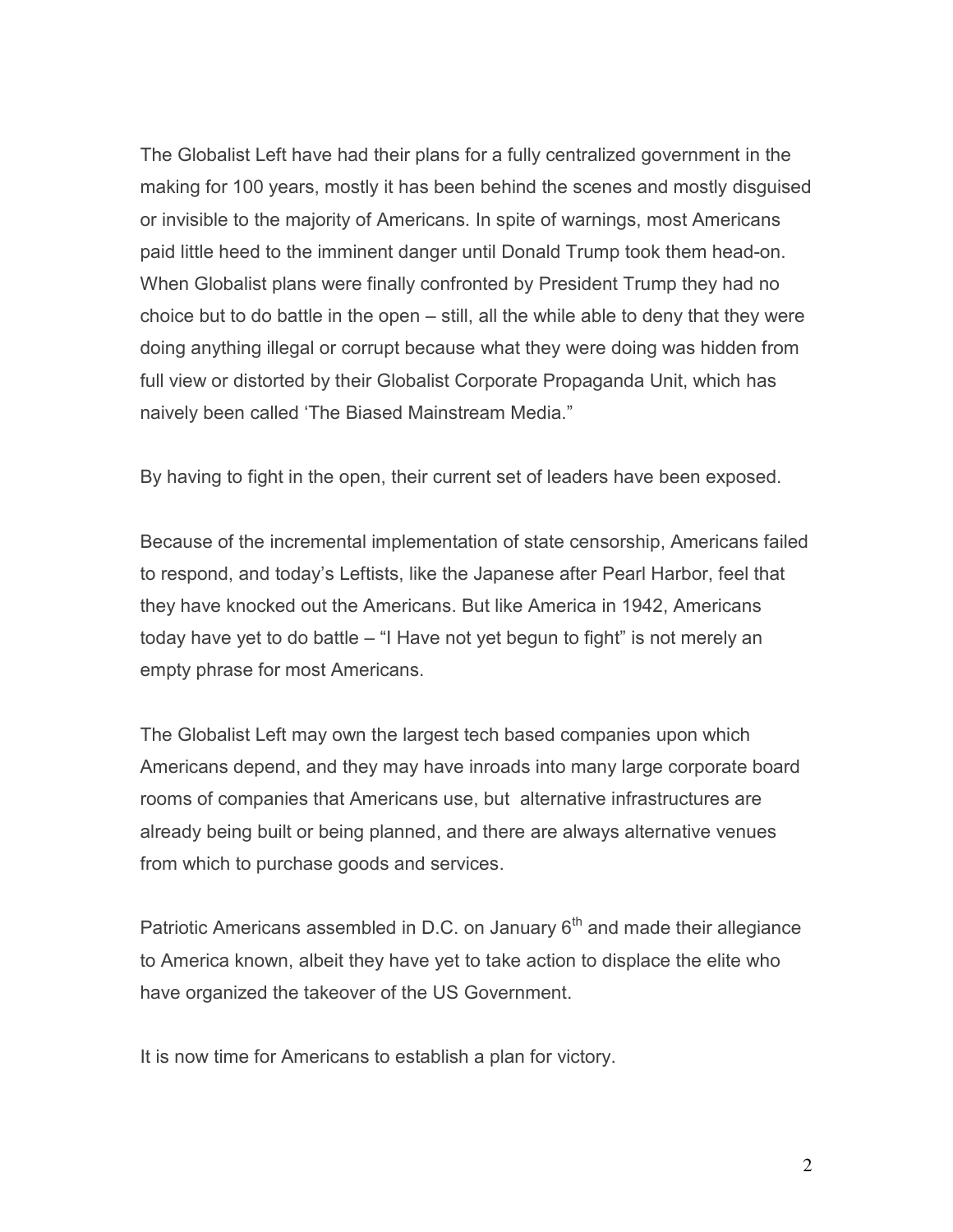For the average American it will be a two step plan - Boycott and Siege.

## **Boycott**

War consists of much more than hitting your enemy over the head with a stick. War demands support. And, conversely, war also consists of weakening or destroying your enemy's means of support.

Thus far the Left believes their seemingly easy victories reflect a weakness on the part of the average American. It most surely doesn't, because thus far the Left has yet to meet the average American in battle.

The first order of business is to defund our enemies. That is actually rather simple – stop doing business with our enemies' businesses. That includes everything from Amazon, to Twitter, to Facebook, to Google, to Yahoo, to Cisco, to Apple, to Microsoft, to Starbucks, to Ben & Jerry's, and to Dick's. There are always [alternatives.](https://www.fastcompany.com/1688604/see-where-major-companies-lean-politically)

If web-based companies' usership is reduced, they lose their advertising dollars and their income. If you stop purchasing through Amazon they will lose their supplier base and their sales will dry up. You don't have to buy from Amazon even though Google lists Amazon distributed products first in a search for a product. Just look further and don't use Chrome or Google. If you move away from Windows to Linux, Microsoft will dry up. You don't need Dick's. Everything Dick's sells is sold elsewhere. You can live without a Starbuck's coffee. This goes for dozens of companies.

A boycott of our enemies' products and services will tank them.

**Siege**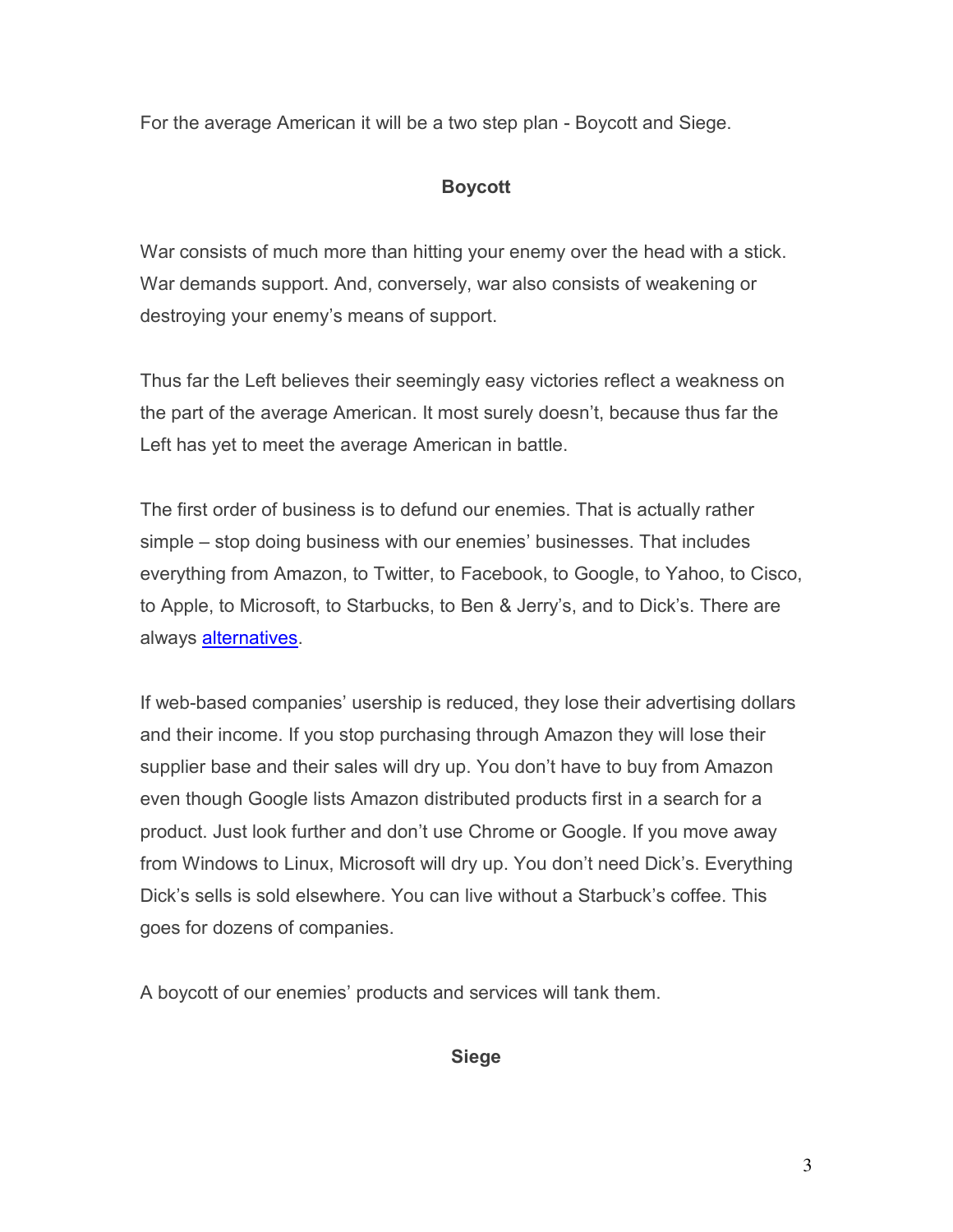The second phase will be what they don't expect – a siege.

The largest Democrat population centers are the big cities, and the big cities depend upon truck deliveries to bring them everything from food to gasoline to medicines. If truckers refuse to cross into enemy territory, the big Democrat cities will be starved out. Siege is one of the oldest strategies in warfare. The tech companies can turn off your internet and maybe even your telephone service, but most Americans are much closer to basic supplies than most Democrats who live on the coasts. Without truck deliveries, all the products coming in from China will sit in warehouses. Force the cities to import their supplies directly from overseas. It will be cost prohibitive and will never suffice. It will take more time than the Left has. Mr. Biden may try calling out the Army to deliver goods to the big cities – but that will never be enough. He might even try to force teamsters at gunpoint to deliver to the big cities. That type of action will initiate an all out insurgency aimed at preventing trucks from reaching their destination.

This is war. Don't convince yourself otherwise. Please don't think like a Jew in Germany in the 1930's, believing that it will pass. It won't, unless we destroy the Globalist Left permanently. This can't be fought like Vietnam, making sacrifices for a return to how it was before. This has to be a battle for complete victory. Americans have never flinched from doing battle. Remember that Patrick Henry and his fellow Virginians were in hiding from their own government when debating Henry's proposal to organize the Virginia Militia for self–protection against he King's Army. On March 23<sup>rd</sup> 1775 [Henry said:](http://www.emersonkent.com/speeches/give_me_liberty_or_give_me_death.htm)

*"Sir, we are not weak if we make a proper use of those means which the God of nature hath placed in our power… Gentlemen may cry, Peace, Peace-- but there is no peace. The war is actually begun... There is no retreat but in submission and slavery! Our chains are forged!"*